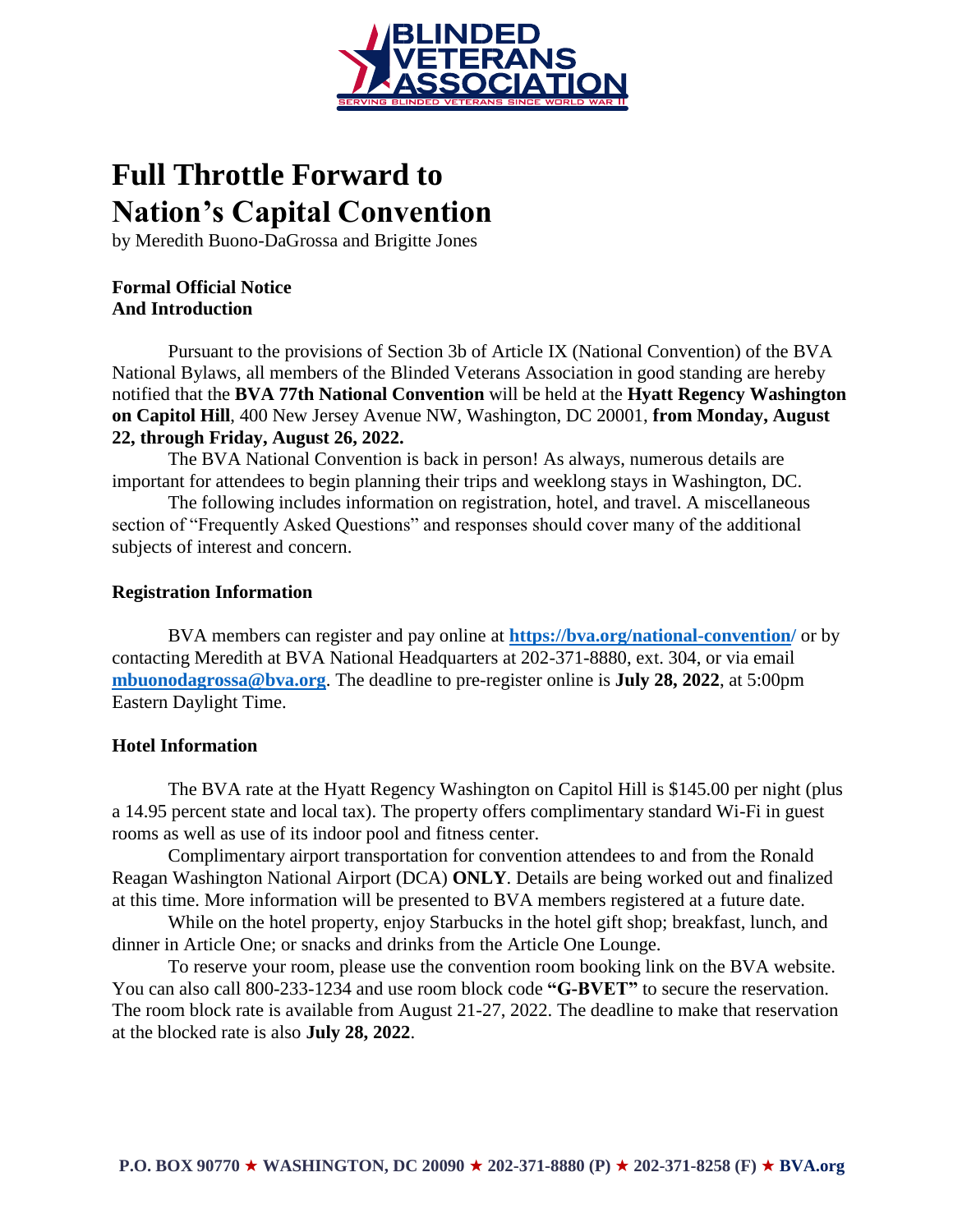#### **Travel Information**

Since free shuttle service will be available from the single airport, convention attendees are urged to fly into Reagan National Airport. If traveling by train, Washington Union Station is a mere three blocks from the Hyatt Regency. Volunteers will be on-hand at both Reagan Washington National Airport (DCA) and Union Station to assist travelers.

For travel assistance, please contact Brenda K. McDaniel, Independent Travel Consultant and daughter of a BVA member, between 11:00am and 6:30pm EDT. Brenda can be reached at **[brenda\\_mcdaniel@sbcglobal.net](mailto:brenda_mcdaniel@sbcglobal.net)** or 915-204-0101. Should you prefer coordinating your own travel, Brenda has secured a BVA discount with Delta Airlines. When booking, simply use code **NMVNJ**.

The following are scheduled highlights of the BVA 77th National Convention (still subject to minor changes where necessary):

### **Monday, August 22**

- Registration
- Offsite Tour: Arlington National Cemetery and surrounding area

## **Tuesday, August 23**

- Exhibit Hall (9:30am-6:00pm)
- Offsite Tour: National Mall area to include the World War II, Lincoln, and Vietnam Veterans Memorials
- President's Reception (included in registration fee)

#### **Wednesday, August 24**

- Exhibit Hall (9:30am-6:00pm)
- Opening Session with Keynote Speakers and Government Officials
- BVA Business Meetings
- BVA Auxiliary Silent Auction
- Sponsored Lunch and Learn
- Special Interest Group Meetings
- Happy Hour Reception (Exhibit Hall)
- Dine Around

#### **Thursday, August 25**

- BVA General Session with VA briefings
- BVA Auxiliary Silent Auction
- Father Carroll Luncheon (included in registration fee)
- District Caucus Meetings
- Offsite Trip: BVA Bowling and Dinner Sponsored by Vanda Pharmaceuticals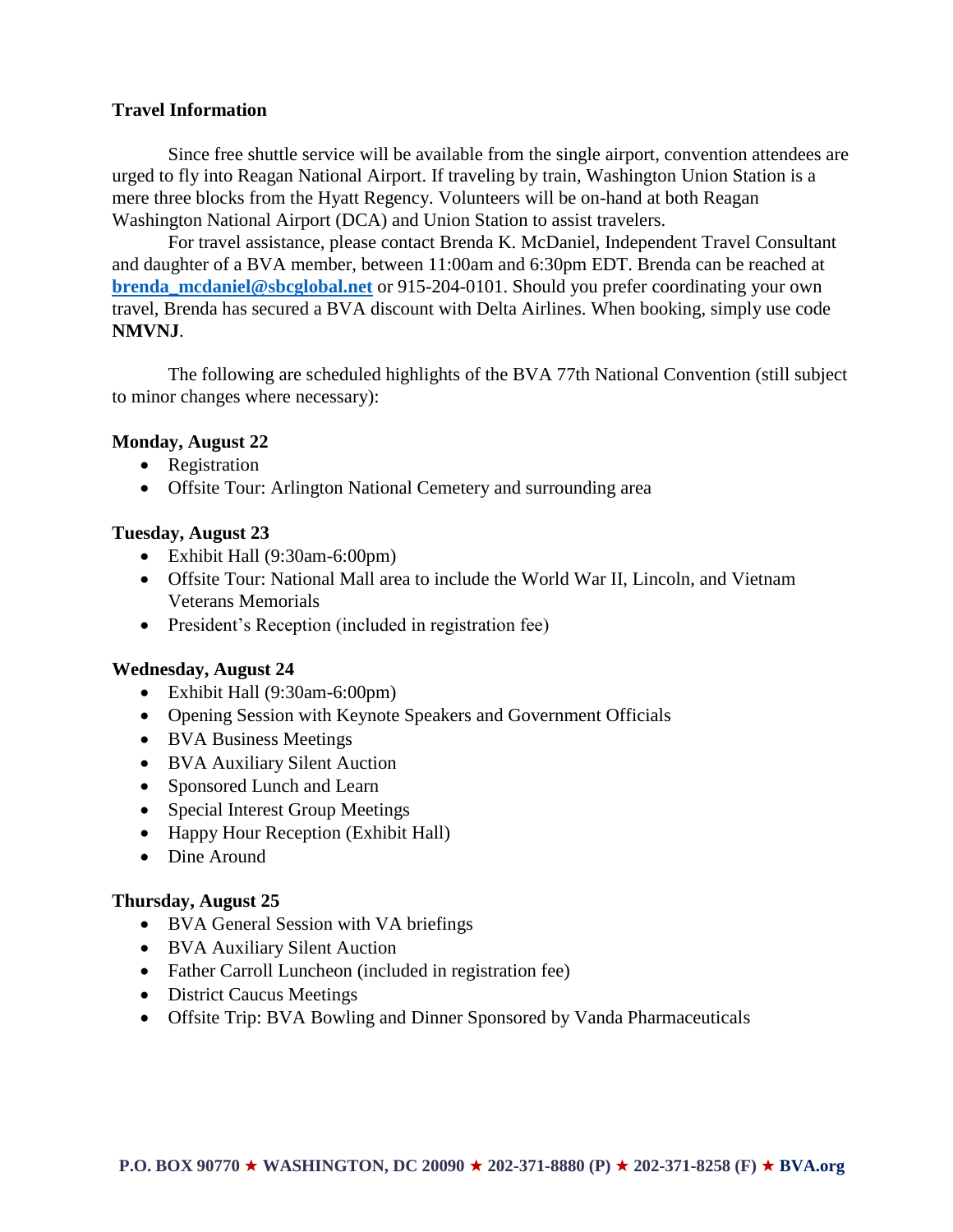### **Friday, August 26**

- Closing Business Meeting
- BVA Auxiliary Business Meeting
- BVA Reception and Awards Banquet (included in registration fee)

## **Post-Convention Activities-Saturday, August 27**

- Kayaking on the Potomac
- Possible Evening Activity (To Be Determined)

Our most anticipated convention FAQs include the following:

## **What is the cancellation policy for members?**

Registration cancellations can be made until 5:00pm EDT on **Thursday, July 28**, to receive a full refund. Cancellations after July 28 will not receive a refund except on a case-by-case basis and approved by the Board of Directors.

## **How do I sign up for offsite events, tours, and activities?**

Registration for offsite events, tours, and activities will be available online from June 1 through July 31 and at the hotel registration desk during the convention. All activities will have a small administrative fee that is non-refundable.

### **Do the hotel rooms have refrigerators for my medications?**

Yes. All rooms are equipped with a small refrigerator.

## **Can my regional group still advertise in the convention program?**

Yes! We encourage it! BVA Regional Groups and Chapters can advertise by contacting Meredith at BVA National Headquarters and providing their full-page or half-page ad NO LATER THAN June 20. Payment must be received at the time of commitment. The regional group discounted price for a full-page ad is \$100 and a half-page ad is \$50.

## **Is there a shuttle from the airport to the hotel?**

Yes! A shuttle will be provided on peak arrival and departure travel days (Sunday, August 21; Monday, August 22; and Saturday, August 27) from Reagan National Airport (DCA) only. Traveling outside of those days or arriving at a different airport may require members to use the Metrorail, taxi, or Uber/Lyft to travel from the airport to the hotel.

## **Will the buses and shuttles be wheelchair accessible?**

Yes. Please also contact Meredith to ensure that BVA is aware that you will need wheelchair accommodation for offsite trips and airport shuttles.

#### **Will someone meet me at the airport/train station?**

Provide Meredith with your flight information, which will enable volunteers at the airport to meet you and ensure that you board the shuttle in a timely manner.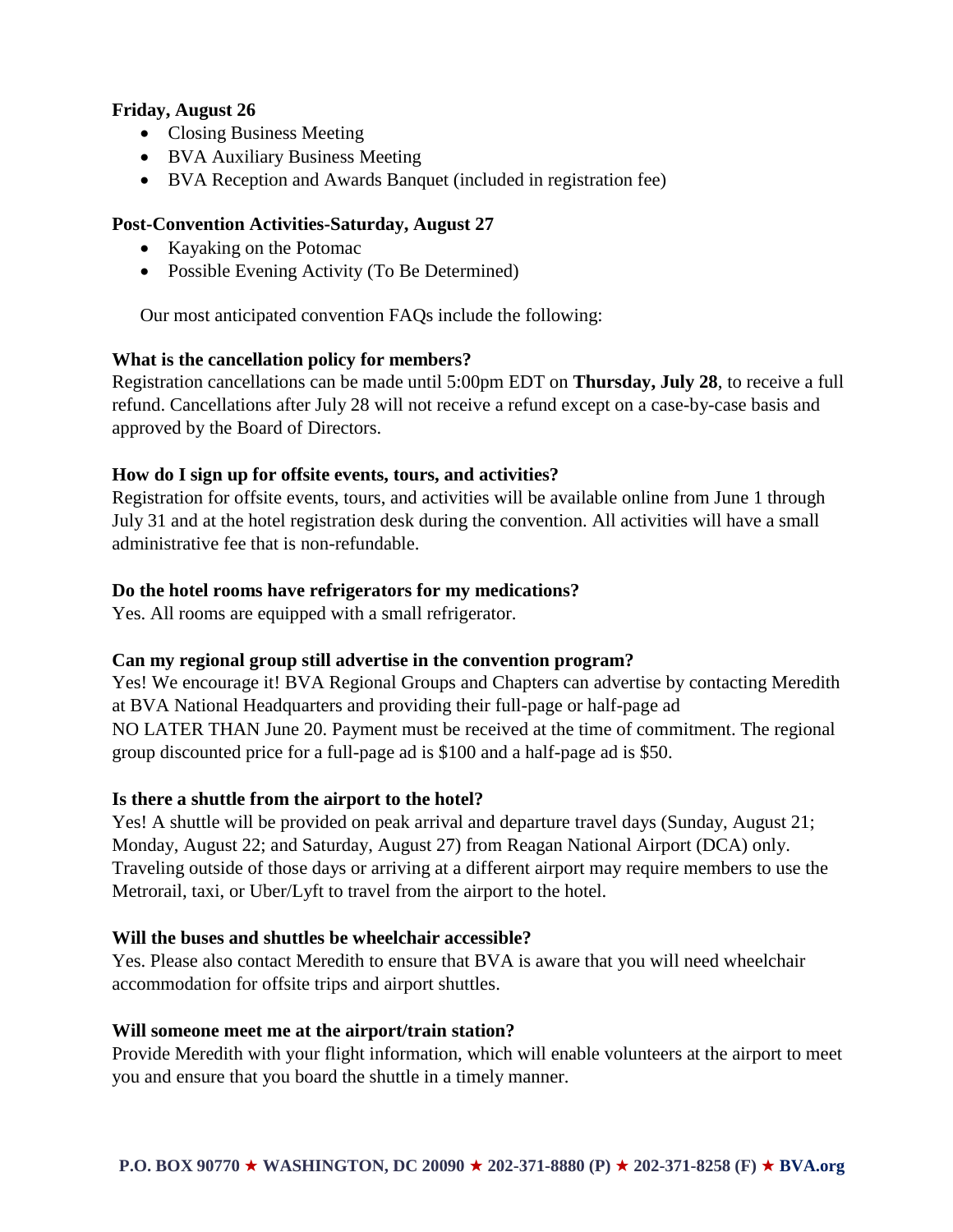## **Is there a dog relief area?**

Yes!

# **Where are the local conveniences such as restaurants, bakeries, and cafes? Restaurants, Bakeries, and Cafés (less than a ten-minute walk):**

- Article One Grill | Inside Hyatt Regency Hotel on Capitol Hill
- The Ministry | 601 New Jersey Avenue NW | 202-813-3951
- SUNdeVICH | 601 New Jersey Avenue NW | 202-750-8128
- West Wing Café | 300 New Jersey Avenue NW | 202-347-5855
- Sandwiches by Phillip | 440 1st Street NW | 202-525-3602
- Blue Bottle Coffee | 50 Massachusetts Avenue NW | 510-653-3394
- Starbucks | 50 Massachusetts Avenue NW Space T-16 | 202-682-5895

# **Restaurants and Bars (less than a 30-minute walk):**

- $\bullet$  Bistro Bis | 15 E Street NW | 202-661-2700
- The Dubliner (Late Night Hours) | 4 F St. NW | 202-737-3773
- Art & Soul | 415 New Jersey Avenue NW | 202-393-7777
- Charlie Palmer Steak | 101 Constitution Avenue NW | 202-547-8100
- The Capital Grille | 601 Pennsylvania Avenue NW | 202-737-6200
- Fogo de Chao | 1101 Pennsylvania Avenue NW | 202-347-4668
- District Rico | 91 H Street NW | 202-842-5007
- Laos in Town | 250 K Street NE | 202-695-7182
- Indigo | 243 K Street NE | 202-544-4777
- Bistro Cacao | 316 Massachusetts Avenue NE | 202-546-4737
- The Monocle Restaurant | 107 D Street NE | 202-546-4488
- The Rooftop DC | 476 K Street NW, Rooftop Level | 202-695-1800
- RPM Italian 650 K Street NW | 202-204-4480
- Kinship | 1015 7th Street NW | 202-737-7700

# **Grocery/Pharmacy/Sundries:**

- Grocery/Pharmacy: Walmart (0.4 Miles)
- Grocery: Giant Food (0.8 Miles)
- Pharmacy: Walgreens (0.3 Miles, inside Union Station)
- Pharmacy: CVS (0.5 Miles)
- Class 6: Kogod Liquors (341 Feet)

# **What is the plan in the event of a fire drill or emergency?**

Volunteers and hotel staff will orient members to the emergency exits, stairwells, and assembly areas near their rooms. Any further questions can be answered at the convention by BVA Staff.

# **What meals are included in my registration fee?**

- Tuesday evening President's Reception Dinner
- Wednesday Lunch and Learn
- Thursday Father Carroll Luncheon